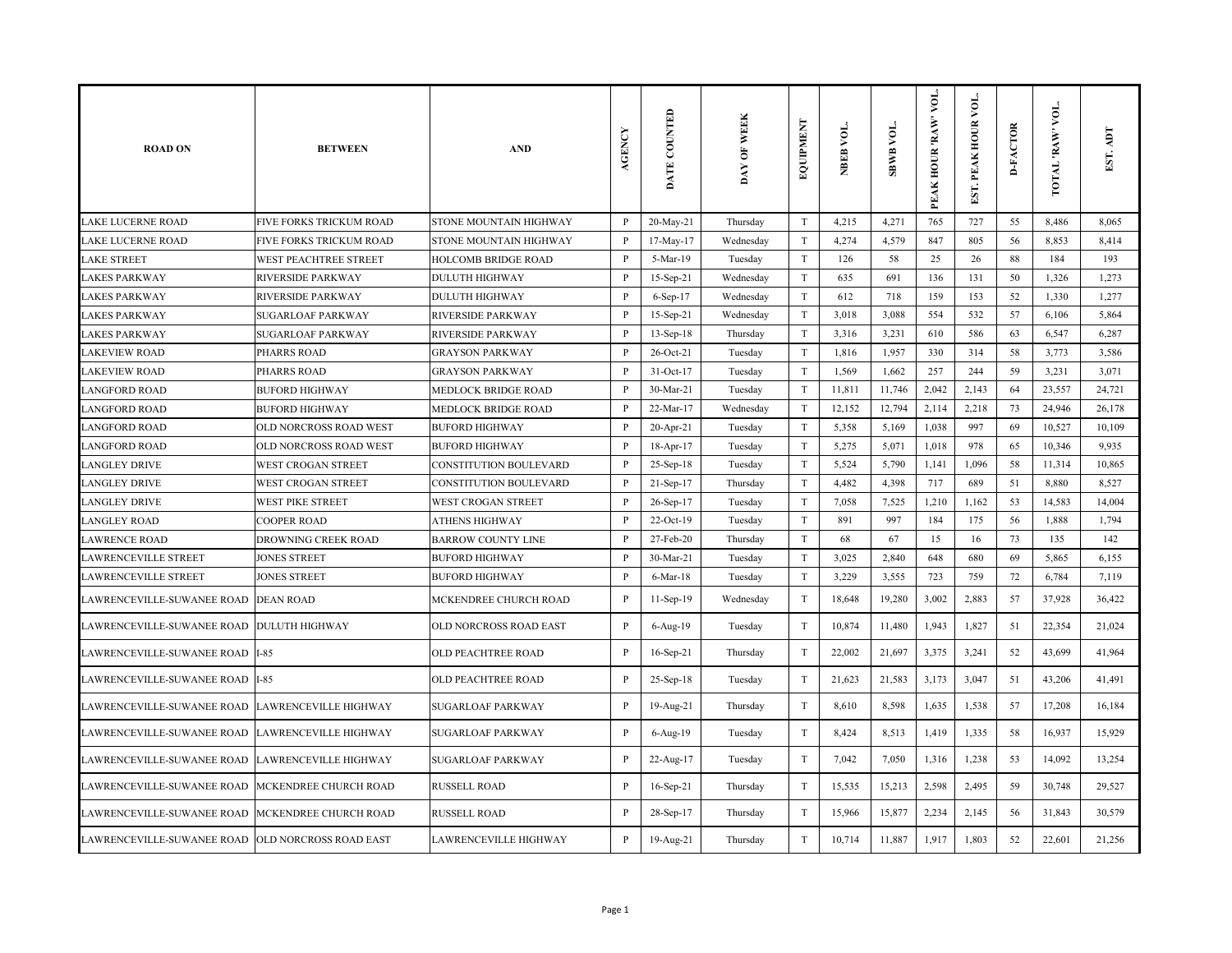| <b>ROAD ON</b>                                | <b>BETWEEN</b>            | <b>AND</b>               | <b>AGENCY</b> | DATE COUNTED    | DAY OF WEEK | EQUIPMENT                 | NBEB VOL. | <b>SBWB VOL.</b> | VOL.<br>PEAK HOUR 'RAW' | yо.<br>EST. PEAK HOUR | <b>D-FACTOR</b> | VOL.<br>TOTAL 'RAW | EST. ADT |
|-----------------------------------------------|---------------------------|--------------------------|---------------|-----------------|-------------|---------------------------|-----------|------------------|-------------------------|-----------------------|-----------------|--------------------|----------|
| LAWRENCEVILLE-SUWANEE ROAD                    | OLD NORCROSS ROAD EAST    | LAWRENCEVILLE HIGHWAY    | $\, {\bf P}$  | 1-Aug-18        | Wednesday   | $\mathbf T$               | 11,011    | 12,438           | 2,154                   | 2,026                 | 67              | 23,449             | 22,054   |
| LAWRENCEVILLE-SUWANEE ROAD                    | <b>OLD PEACHTREE ROAD</b> | WHITEHEAD PLACE DRIVE    | $\, {\bf P}$  | $16$ -Sep-21    | Thursday    | T                         | 15,062    | 15,163           | 3,116                   | 2,992                 | 51              | 30,225             | 29,025   |
| LAWRENCEVILLE-SUWANEE ROAD OLD PEACHTREE ROAD |                           | WHITEHEAD PLACE DRIVE    | $\mathbf{P}$  | 28-Sep-17       | Thursday    | T                         | 14,386    | 14,623           | 2,405                   | 2,310                 | 54              | 29,009             | 27,857   |
| LAWRENCEVILLE-SUWANEE ROAD                    | <b>RIVERSIDE PARKWAY</b>  | <b>DULUTH HIGHWAY</b>    | $\mathbf{P}$  | 16-Sep-21       | Thursday    | T                         | 17,090    | 17,205           | 2,757                   | 2,648                 | 62              | 34,295             | 32,933   |
| LAWRENCEVILLE-SUWANEE ROAD                    | <b>RIVERSIDE PARKWAY</b>  | <b>DULUTH HIGHWAY</b>    | $\, {\bf P}$  | 11-Sep-19       | Wednesday   | T                         | 16,754    | 16,833           | 2,697                   | 2,590                 | 52              | 33,587             | 32,254   |
| LAWRENCEVILLE-SUWANEE ROAD RIVERSIDE PARKWAY  |                           | <b>DULUTH HIGHWAY</b>    | $\mathbf{P}$  | 25-Sep-18       | Tuesday     | T                         | 17,100    | 16,420           | 2,797                   | 2,686                 | 52              | 33,520             | 32,189   |
| LAWRENCEVILLE-SUWANEE ROAD                    | <b>RUSSELL ROAD</b>       | <b>RIVERSIDE PARKWAY</b> | $\mathbf{P}$  | 16-Sep-21       | Thursday    | T                         | 15,179    | 14,607           | 3,696                   | 3,549                 | 75              | 29,786             | 28,603   |
| LAWRENCEVILLE-SUWANEE ROAD                    | <b>RUSSELL ROAD</b>       | <b>RIVERSIDE PARKWAY</b> | $\mathbf P$   | 25-Sep-18       | Tuesday     | $\ensuremath{\mathrm{T}}$ | 15,827    | 15,120           | 2,666                   | 2,560                 | 51              | 30,947             | 29,718   |
| LAWRENCEVILLE-SUWANEE ROAD                    | <b>TAYLOR ROAD</b>        | <b>DEAN ROAD</b>         | P             | 16-Sep-21       | Thursday    | T                         | 14,459    | 14,852           | 2,195                   | 2,108                 | 53              | 29,311             | 28,147   |
| LAWRENCEVILLE-SUWANEE ROAD                    | <b>TAYLOR ROAD</b>        | <b>DEAN ROAD</b>         | $\mathbf{P}$  | 28-Sep-17       | Thursday    | T                         | 14,033    | 14,591           | 3,255                   | 3,126                 | 50              | 28,624             | 27,488   |
| LAWRENCEVILLE-SUWANEE ROAD                    | WHITEHEAD PLACE DRIVE     | <b>TAYLOR ROAD</b>       | $\, {\bf P}$  | 15-Sep-21       | Wednesday   | $\rm T$                   | 16,105    | 16,902           | 2,798                   | 2,687                 | 56              | 33,007             | 31,697   |
| LAWRENCEVILLE-SUWANEE ROAD                    | WHITEHEAD PLACE DRIVE     | <b>TAYLOR ROAD</b>       | $\mathbf{P}$  | 25-Sep-18       | Tuesday     | $\ensuremath{\mathrm{T}}$ | 15,521    | 16,032           | 2,564                   | 2,462                 | 57              | 31,553             | 30,300   |
| <b>LEACH ROAD</b>                             | BETHANY CHURCH ROAD       | <b>HEWATT ROAD</b>       | $\mathbf{P}$  | $21$ -Jun- $21$ | Wednesday   | T                         | 1,046     | 1,035            | 205                     | 193                   | 50              | 2,081              | 1,957    |
| <b>LEACH ROAD</b>                             | BETHANY CHURCH ROAD       | <b>HEWATT ROAD</b>       | $\mathbf{P}$  | $12$ -Jun- $18$ | Tuesday     | T                         | 1,109     | 874              | 172                     | 162                   | 51              | 1,983              | 1,865    |
| <b>LEBANON ROAD</b>                           | <b>DULUTH HIGHWAY</b>     | <b>SEVER ROAD</b>        | P             | 7-Sep-17        | Thursday    | T                         | 1,109     | 821              | 169                     | 162                   | 51              | 1,930              | 1,853    |
| <b>LEE ROAD</b>                               | CENTERVILLE HIGHWAY       | MINK LIVSEY ROAD         | P             | $16$ -Jun-21    | Wednesday   | T                         | 2,260     | 2,092            | 438                     | 412                   | 55              | 4,352              | 4,093    |
| <b>LEE ROAD</b>                               | CENTERVILLE HIGHWAY       | <b>MINK LIVSEY ROAD</b>  | P             | 27-Jun-17       | Tuesday     | T                         | 2,258     | 2,201            | 438                     | 412                   | 60              | 4,459              | 4,194    |
| <b>LEE ROAD</b>                               | <b>MINK LIVSEY ROAD</b>   | CENTERVILLE-ROSEBUD ROAD | P             | 12-Jun-19       | Wednesday   | T                         | 1,075     | 958              | 187                     | 176                   | 63              | 2,033              | 1,912    |
| <b>LENNA DRIVE</b>                            | LENORA CHURCH ROAD        | CENTERVILLE-ROSEBUD ROAD | $\mathbf{P}$  | $15$ -Jun-21    | Tuesday     | T                         | 3,484     | 3,020            | 531                     | 499                   | 61              | 6,504              | 6,117    |
| LENNA DRIVE                                   | LENORA CHURCH ROAD        | CENTERVILLE-ROSEBUD ROAD | P             | $12$ -Jun- $18$ | Tuesday     | T                         | 2,915     | 2,855            | 470                     | 442                   | 58              | 5,770              | 5,427    |
| LENORA CHURCH ROAD                            | CENTERVILLE-ROSEBUD ROAD  | <b>LEE ROAD</b>          | P             | 17-Jun-21       | Thursday    | T                         | 5,764     | 5,364            | 1,046                   | 984                   | 60              | 11,128             | 10,466   |
| <b>LENORA CHURCH ROAD</b>                     | CENTERVILLE-ROSEBUD ROAD  | <b>LEE ROAD</b>          | $\mathbf{P}$  | $12$ -Jun- $18$ | Tuesday     | T                         | 5,856     | 5,476            | 1,008                   | 948                   | 60              | 11,332             | 10,658   |
| <b>LENORA CHURCH ROAD</b>                     | <b>LEE ROAD</b>           | ROCKDALE COUNTY LINE     | P             | $17 - Jun-21$   | Thursday    | T                         | 4,224     | 4,257            | 819                     | 770                   | 60              | 8,481              | 7,976    |
| <b>LENORA CHURCH ROAD</b>                     | <b>LEE ROAD</b>           | ROCKDALE COUNTY LINE     | $\mathbf{P}$  | $1-Jun-17$      | Thursday    | T                         | 4,140     | 3,849            | 772                     | 726                   | 55              | 7,989              | 7,514    |
| <b>LENORA CHURCH ROAD</b>                     | <b>LENNA DRIVE</b>        | <b>LENORA ROAD</b>       | $\mathbf{P}$  | $17 - Jun-21$   | Thursday    | T                         | 5,730     | 6,045            | 1,067                   | 1,004                 | 60              | 11,775             | 11,074   |
| <b>LENORA CHURCH ROAD</b>                     | LENNA DRIVE               | <b>LENORA ROAD</b>       | P             | $12$ -Jun- $18$ | Tuesday     | T                         | 5,758     | 5,908            | 1,043                   | 981                   | 58              | 11,666             | 10,972   |
| LENORA CHURCH ROAD                            | LENORA ROAD               | CENTERVILLE-ROSEBUD ROAD | P             | $17 - Jun-21$   | Thursday    | T                         | 8,213     | 8,041            | 1,437                   | 1,351                 | 63              | 16,254             | 15,287   |
| LENORA CHURCH ROAD                            | LENORA ROAD               | CENTERVILLE-ROSEBUD ROAD | P             | $12$ -Jun- $18$ | Tuesday     | T                         | 7,264     | 7,206            | 1,305                   | 1,227                 | 61              | 14,470             | 13,609   |
| <b>LENORA CHURCH ROAD</b>                     | PATE ROAD                 | <b>LENNA DRIVE</b>       | $\mathbf{P}$  | $17 - Jun-21$   | Thursday    | T                         | 7,823     | 6,771            | 1,245                   | 1,171                 | 57              | 14,594             | 13,726   |